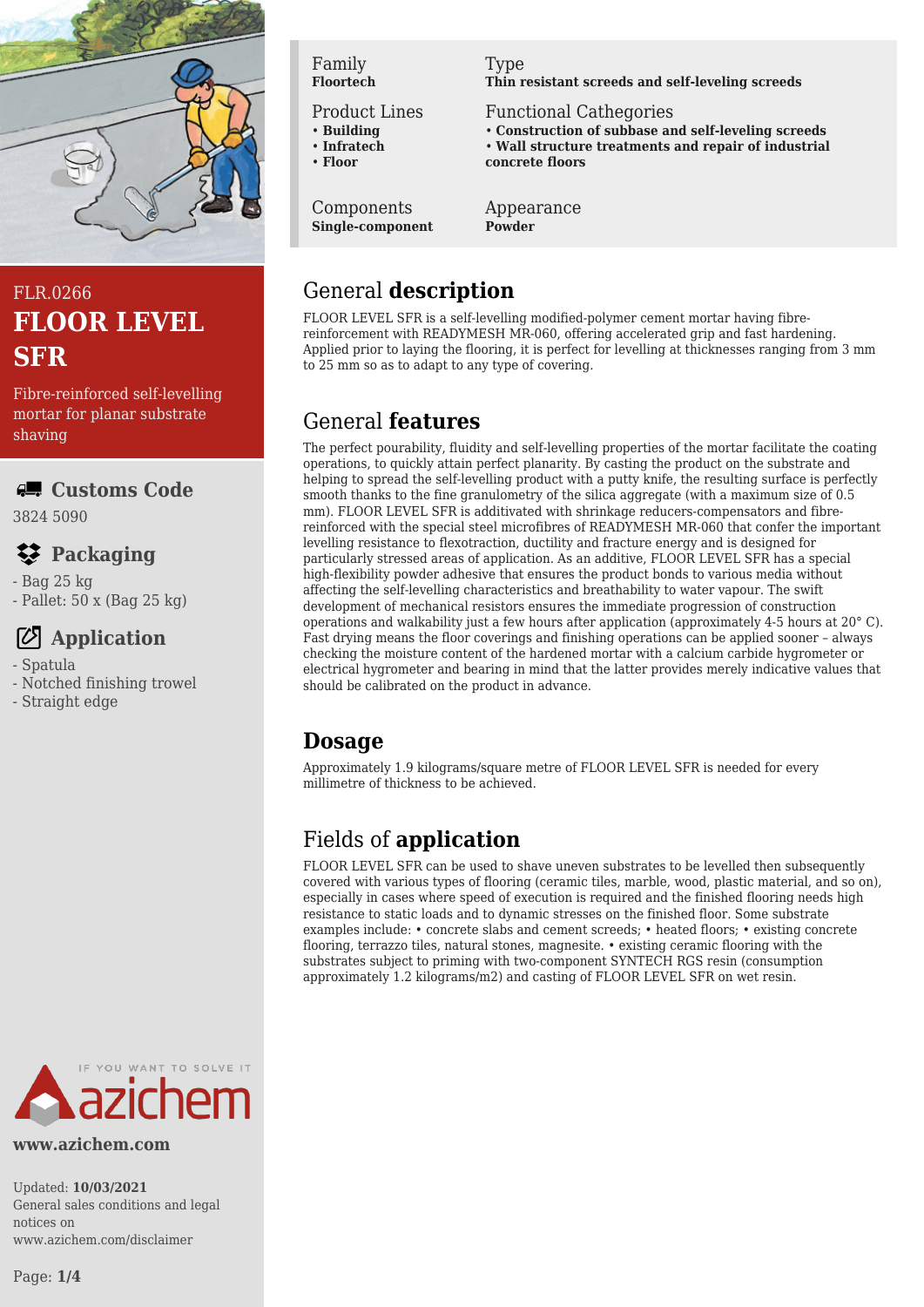### Basic **features**

Max. recommended thickness: Maximum diameter of aggregate: *25 mm 0.5 mm* Min. recommended thickness: Mix with water:  $\rightarrow$ I $\leftarrow$ *3 mm 19-20 %* Nonflammable  $\overline{\nabla}$  Pot-life: *20 min* Shelf-life: Temperature of use: *6 months +5 / +30 °C* UV-resistant **Available colours** Gray

## **Technical** specifications

| Bonding force (EN 1015-12): $> 1.5$ N/mm <sup>2</sup>                                   |                |
|-----------------------------------------------------------------------------------------|----------------|
| Capillary absorption (UNI EN 13057): $0.35 \text{ kg} \cdot \text{h}^0 0.5 \text{ m}^2$ |                |
| Chloride content (UNI EN 1015-17): $< 0.01$ %                                           |                |
| Compressive strength after 01 day (EN 12190): $> 5$ N/mm <sup>2</sup>                   |                |
| Compressive strength after 28 days (EN 12190): $>$ 30 N/mm <sup>2</sup>                 |                |
| Density (UNI EN 1015-6): 2200 kg/m <sup>3</sup>                                         |                |
| Flexural strength after 28 days (EN 196): $> 8$ N/mm <sup>2</sup>                       |                |
| Flexural strength at 01 day (EN 196): $> 3$ N/mm <sup>2</sup>                           |                |
|                                                                                         | <i>pH</i> : 12 |
| Setting time: 40-60 min                                                                 |                |
| Static elastic modulus (EN 13142) : 20000 N/mm <sup>2</sup>                             |                |

### Tools **cleansing Applicable** on

- Water Concrete Concrete Concrete Concrete Concrete Concrete Concrete Concrete Concrete Concrete Concrete Concrete Concrete Concrete Concrete Concrete Concrete Concrete Concrete Con
	- Tiles
	- Floor screed
	- Bricks • Natural stones

### Substrate **preparation**

The surfaces on which the product is to be applied must be cleaned of dust, free from contamination, paints, loose and crumbly parts, and so on. Adopt effective mechanical measures to remove residues that could impact upon product adhesion. On media with standard absorption, slightly wet the substrate with water to clean the surface and favour the bonding of FLOOR LEVEL SFR. If the substrate is particularly absorbent, weak and crumbly or whereby it is not possible to slightly wet, prime the surfaces with the special aqueous resin dispersion BOND PLUS, preferably spreading the product with a rigid-bristle brush to promote penetration into the base. In all cases where surfaces are primed with BOND PLUS, the application of FLOOR LEVEL SFR must take place "wet-on-wet" immediately after the first priming — with a consumption of BOND PLUS at about 200 grams/square metres. On nonabsorbent, vitrified, ceramised bases – such as ceramic or klinker tiles – prime surfaces with the bicomponent SYNTECH RGS resin (with a consumption of 1.2 kilograms/m2) and apply FLOOR LEVEL SFR onto the resin whilst still fresh. FLOOR LEVEL SFR is pumpable but, since the product has accelerated grip, the casting must be continuous and without interruption (with the pump to be entirely emptied before any stoppage to the pumping lasting more than 10 minutes).



**www.azichem.com**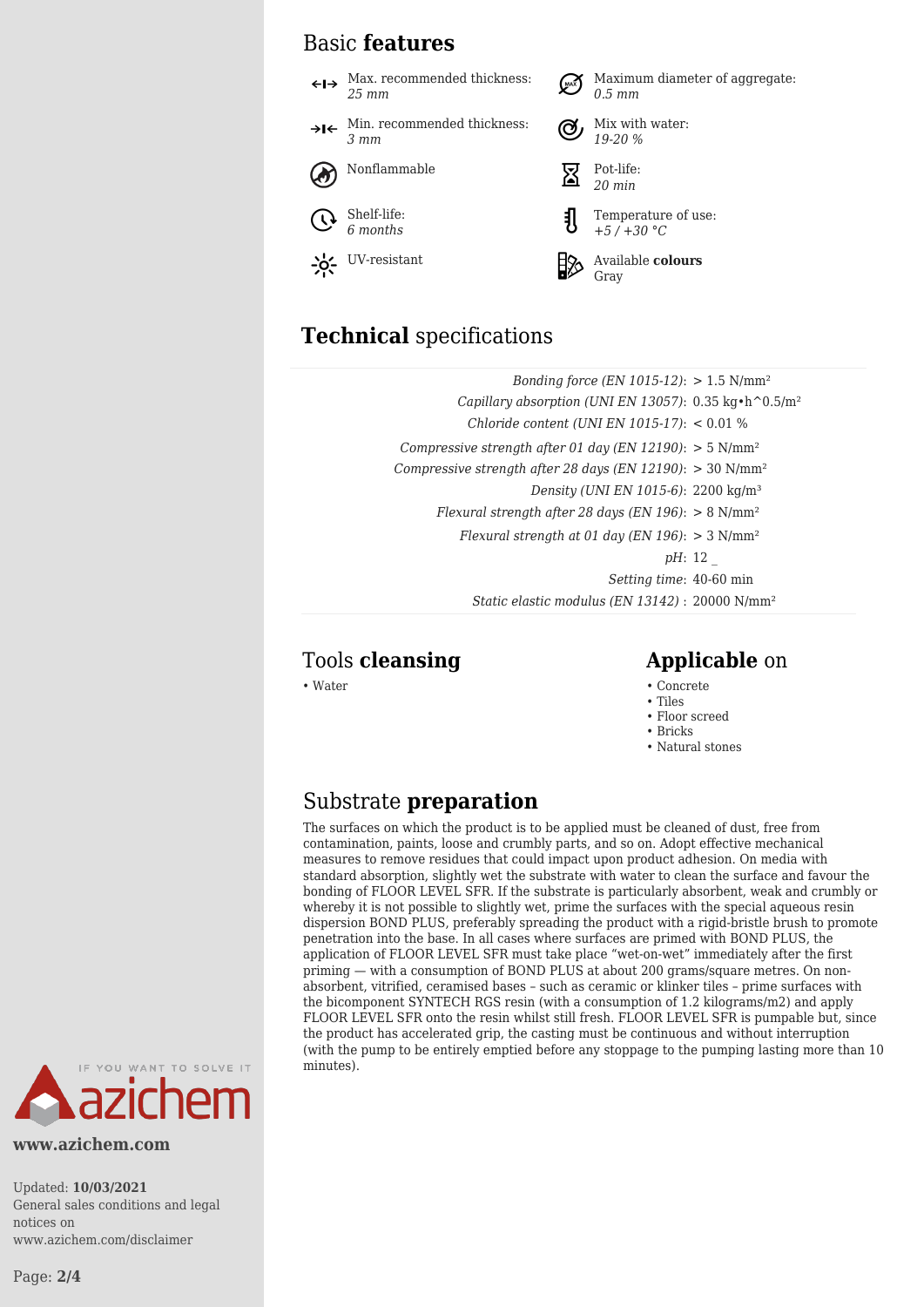### **Instructions** for use

Mix with a triple-helix paddle with a high rotational count or with a vertical axis mixer. Put 2/3 of the total water for the mixture into the mixer, gradually adding the product and the remaining water, stirring for about 2–3 minutes until obtaining a homogeneous mixture with castable consistency. The mixture must contain from 18% to 20% water by weight (from 4.5 litres to 5.0 litres per 25-kilogram bag). Strain the mixture thus obtained onto the substrate and spread with a rubber blade, standard metal putty knife or toothed trowel (angled to obtain the desired thickness). Thanks to its perfect self-levelling characteristics, FLOOR LEVEL SFR immediately fills the grooves left by the toothed trowel and eliminates small imperfections caused by its passage (trowel markings). Finish the adjustment and smoothing operations within 20 minutes. The product has accelerated grip and hardening, meaning there should be no pause between mixing and application. The product cures in around 45 minutes and is walkable after a few hours.

### **Storage** and preservation

Store the product in its original packing, in a fresh and dry environment, avoiding frost and direct sunlight. Inadequate storage of the product may result in a loss of rheological performance. Protect from humidity.



## Warnings, Precautions and **Ecology**

The general information, along with any instructions and recommendations for use of this product, including in this data sheet and eventually provided verbally or in writing, correspond to the present state of our scientific and practical knowledge.

Any technical and performance data reported is the result of laboratory tests conducted in a controlled environment and thus may be subject to modification in relation to the actual conditions of implementation.

Azichem Srl does not assume any liability arising from inadequate characteristics related to improper use of the product or connected to defects arising from factors or elements unrelated to the quality of the product, including improper storage.

Those wishing to utilise the product are required to determine prior to use whether or not the same is suitable for the intended use, assuming all consequent responsibility.

The technical and characteristic details contained in this data sheet shall be updated periodically. For consultation in real time, please visit the website: www.azichem.com. The date of revision is indicated in the space to the side. The current edition cancels out and replaces any previous version.

Please note that the user is required to read the latest Safety Data Sheet for this product, containing chemical-physical and toxicological data, risk phrases and other information regarding the safe transport, use and disposal of the product and its packaging. For consultation, please visit: www.azichem.com.

It is forbidden to dispose of the product and/or packaging in the environment.



**www.azichem.com**